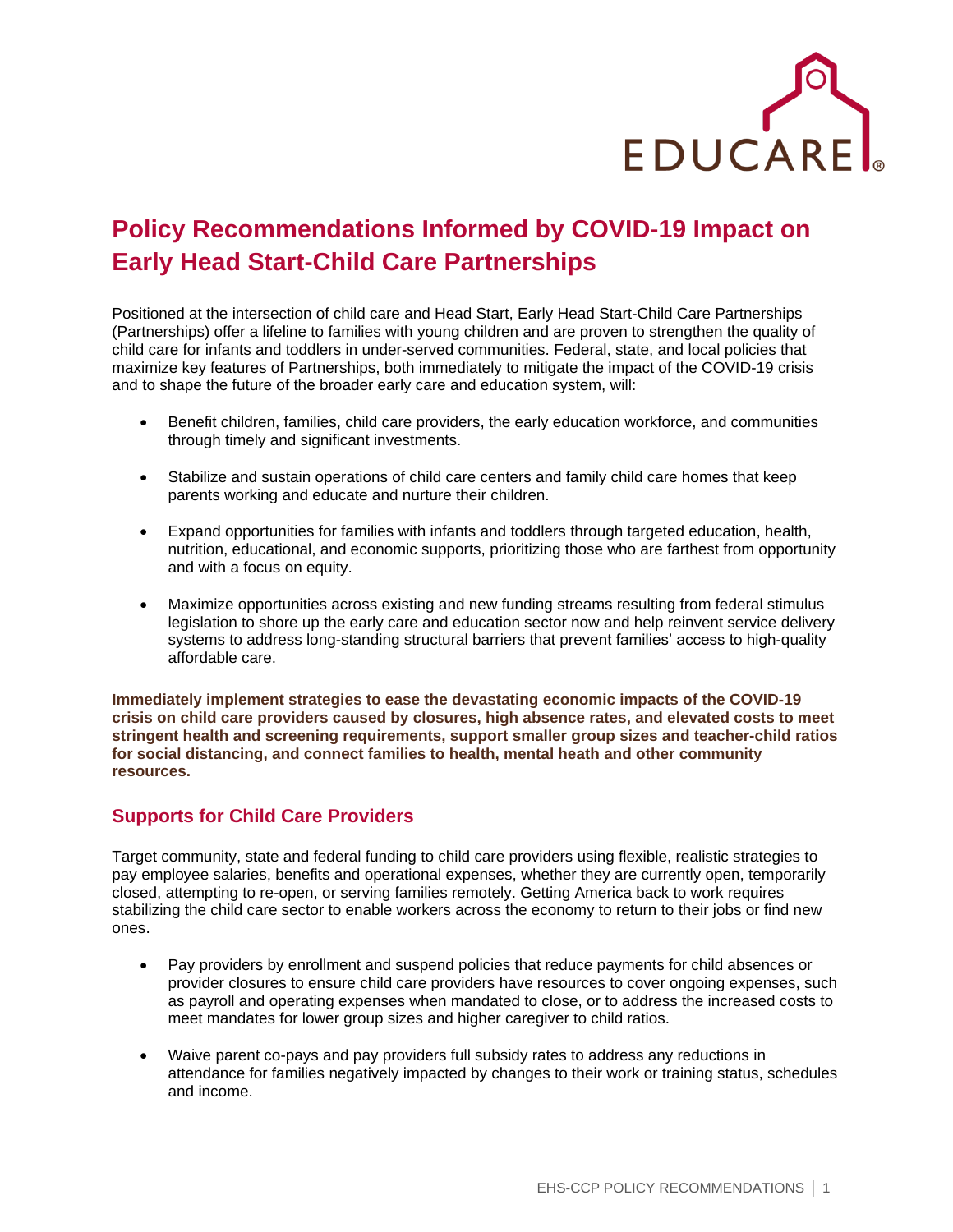

- Offer grants to cover the increased costs of securing and using protective gear, cleaning staff and supplies; staff safety and hygiene training; diapers, formula, and food; recruiting and hiring additional staff to mitigate the costs of reduced staff to child ratios, smaller class sizes, and lost tuition due to lower enrollment; staff hazard pay for providing congregate care during the pandemic; and technology to automate business systems and to connect remotely to families.
- Prioritize funding for programs serving young children and families in African American, Latino, Asian, and Indigenous communities experiencing disproportionate impacts of the COVID-19 crisis, as well as child care programs in Partnerships that are providing comprehensive services to families in poverty.
- Leverage Statewide Disaster Plans, which require states to issue guidelines for continuation of child care subsidies, to allow for broad flexibility to adapt policies that maintain continuity of services for families affected by disasters.

### **Supports for Families**

- Maintain child care subsidy eligibility for enrolled families regardless of job status, particularly for families with infants and toddlers.
- Expand eligibility to at least a 24-month period and allow job search status for 12 months.
- Implement policies that encourage greater flexibility in family eligibility determination processes and required documentation to respond to variation in families' incomes over the next year, including locally determined Head Start income eligibility. Offer guidance to programs on how to enroll and recruit new children and families.
- Expand the capacity of child care providers to serve children with special needs and their families, who in the best of times face significant barriers to child care access, by covering the cost of smaller class sizes and specialized staff, equipment, other necessary accommodations.
- Make personal family technology resources available to help families purchase data plans, cell phones and expanded plans, computers, and hotspots to close the digital and resource gaps that lead to inequities in remote learning and access to community resources.

## **Supports for Coordinated Early Care & Education Systems to Maximize Recovery Opportunities**

- Allow greater flexibility to align policies, funding, professional development, and service delivery across Head Start and child care to achieve and sustain quality, continuity of care, and equity in parent choice across early education systems. This requires building stronger connections between Head Start and child care leadership at all levels of governance.
- Support local early childhood systems to develop coordinated enrollment systems for Head Start, child care, and state pre-K to ensure young children in under-resourced families get access to settings that best meet their needs.
- Invest state and federal funding in Partnerships and/or state or local models that link child care centers and homes to Head Start grantees to provide implementation supports and higher-quality comprehensive services to families remotely and/or on-site.